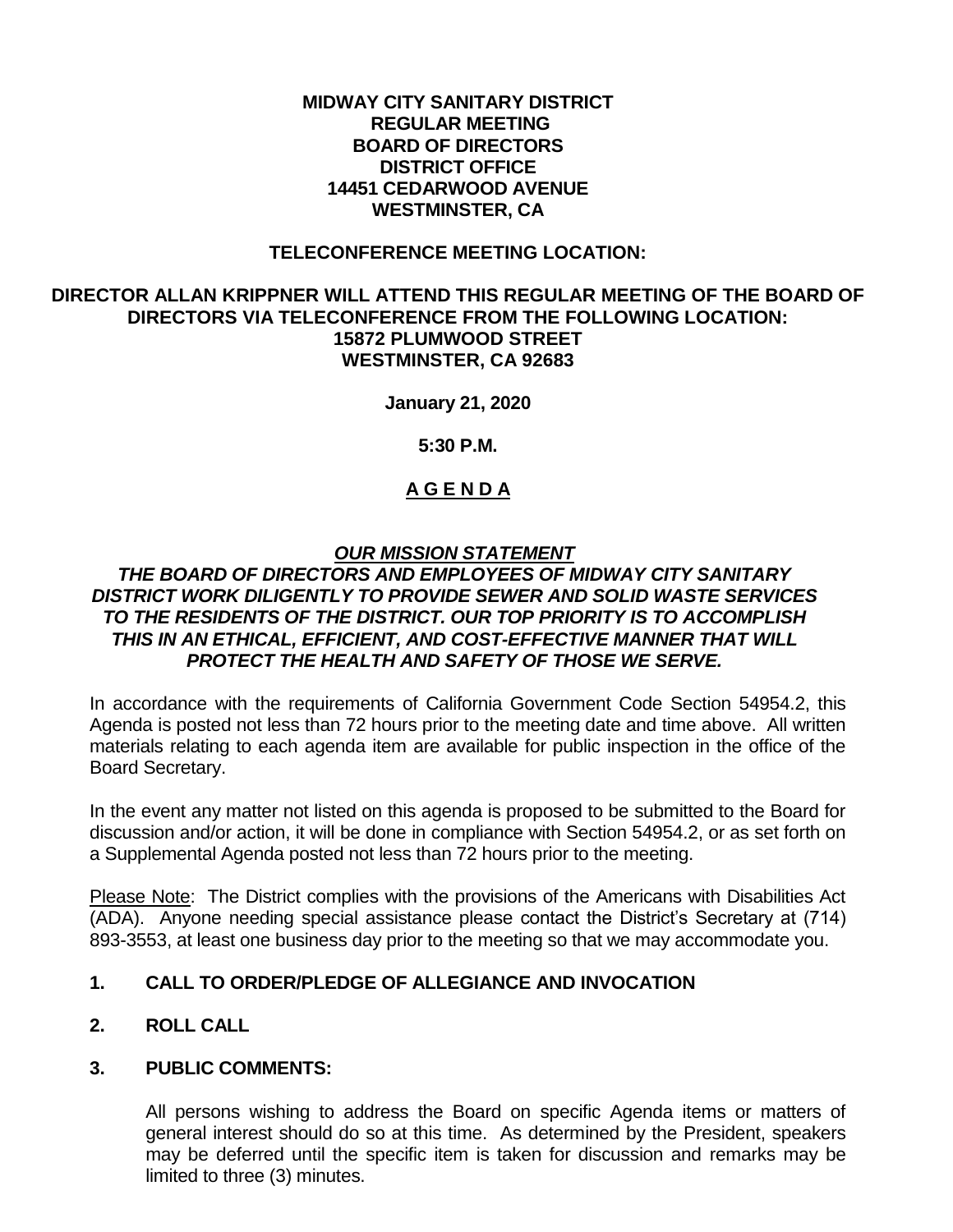## **4. APPROVAL OF THE MINUTES OF THE REGULAR MEETING OF JAN. 7, 2020** *(Roll Call Vote)*

#### **APPROVAL OF THE MINUTES OF THE SPECIAL MEETING OF JAN. 16, 2020**  *(Roll Call Vote)*

## **5. APPROVAL OF EXPENDITURES** *(Roll Call Vote)*

A. Approval of Demands in the Amount of \$ 716,093.39

### **6. REPORTS**

The President, General Manager, General Counsel and other staff present verbal reports on miscellaneous matters of general interest to the Directors. These reports are for information only and require no action by the Directors.

- A. Report of President
- B. Report of General Manager
- C. Report from the 2020 Little Saigon Westminster Tet Parade Organization Meeting on January 6 &13, 2020

D. Report from the 2020 Little Saigon Westminster Tet Parade Fundraiser on January 10, 2020

## **7. CONSENT CALENDAR**

All matters listed on the Consent Calendar are considered routine and will be acted upon at the same time unless separate discussion and/or action is requested by a Board Member, the public, or staff.

A. Approve and file the Treasurer's Investment Report for December 2019 *(Roll Call Vote)*

B. Approve the Combined November 2019 and December 2019 Financial Reports and Budget Review for the Period of July 1, 2019 through December 31, 2019 (*Roll Call Vote)*

## **8. OLD BUSINESS**

A. Establishment of Policy for the Rotation of Board Officer Positions *(Roll Call Vote)*

## **9. NEW BUSINESS**

A. Consider Approval of the Program Eligibility Rules and Program Participation Agreement for Enrollment into the Special District Risk Management Authority (SDRMA) Vision Benefit Program *(Roll Call Vote)*

B. Presentation from Trendzitions on Space Plan Rendering Options for 14451 Cedarwood Avenue, Westminster, CA 92683 *(Roll Call Vote)*